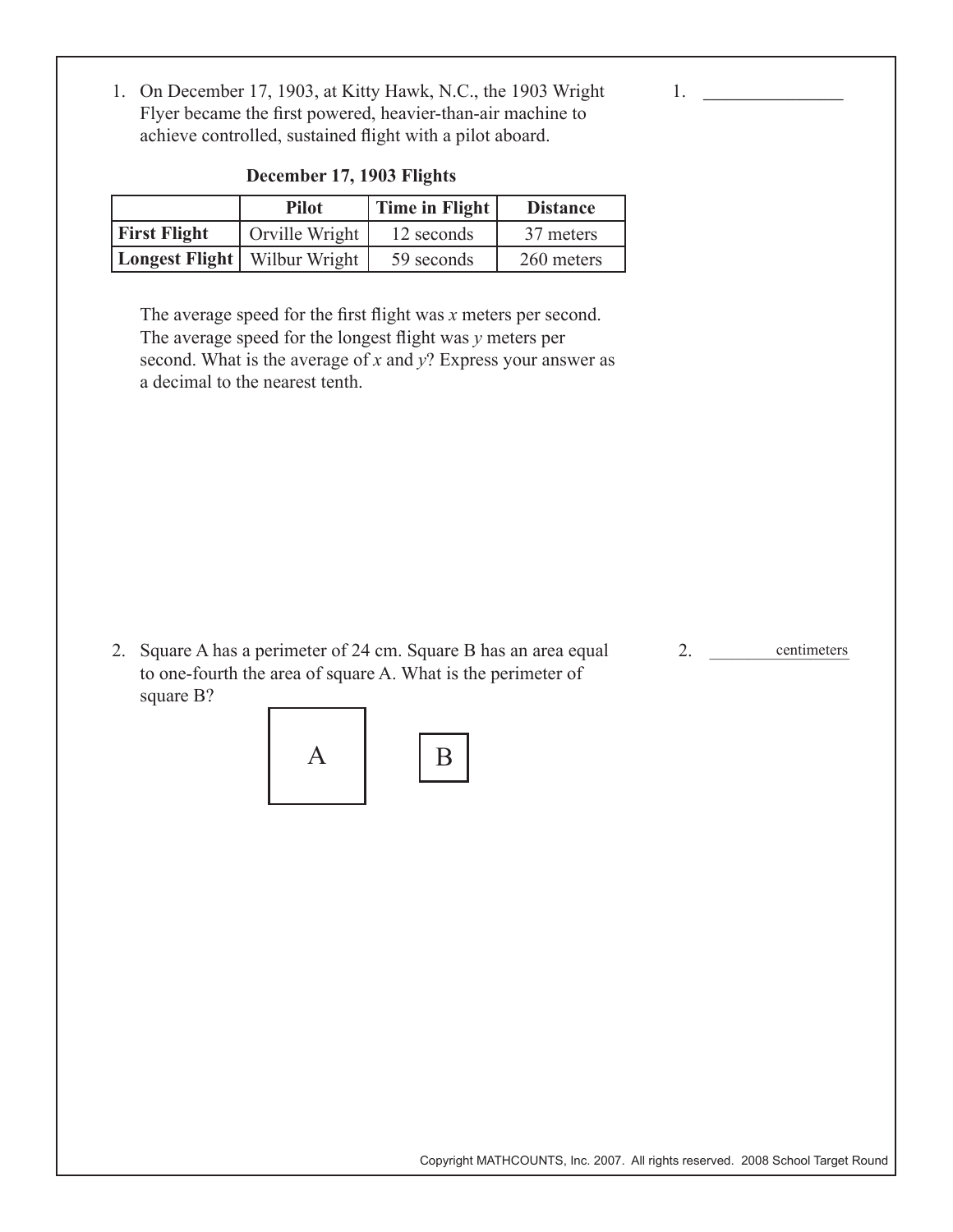3. Emma had just been given some coins by her parents. On the way to school she lost exactly half of them, and then by retracing her steps she found exactly four-fifths of the coins she had lost. What fraction of the coins that she received from her parents were still missing after Emma retraced her steps? Express your answer as a common fraction.



 $3.$ 

4. Maria paid \$600 for her computer. One day she sold it to one of her friends for \$700. A month later she bought back her computer from her friend for \$800. A week later she sold it for \$900. What was Maria's total profit?



Copyright MATHCOUNTS, Inc. 2007. All rights reserved. 2008 School Target Round

4. \_\_\_\_\_\_\_\_\_\_\_\_\_\_\_\_

\$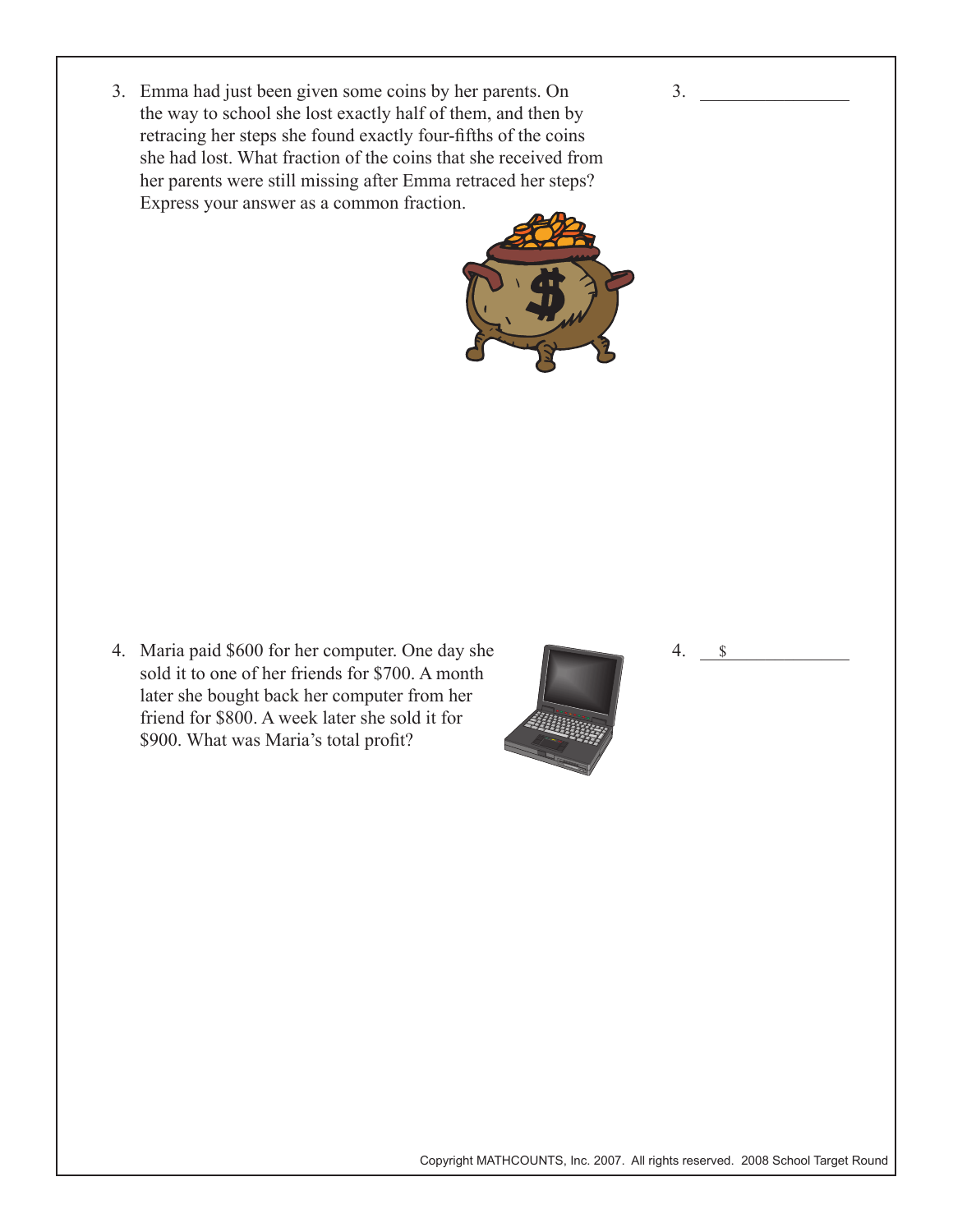Copyright MATHCOUNTS, Inc. 2007. All rights reserved. 2008 School Target Round  $5.$ 6. ways 5. Bill, Phil and Jenny are siblings. Bill is twice as old as Phil. Jenny is two years younger than Bill. Currently, their dad is twice as old as the sum of their ages. In nine years, Dad's new age will be equal to the sum of his three kids' new ages. What is Jenny's current age? 6. In how many different ways can four students stand in a straight line if two of the students refuse to stand next to each other? years